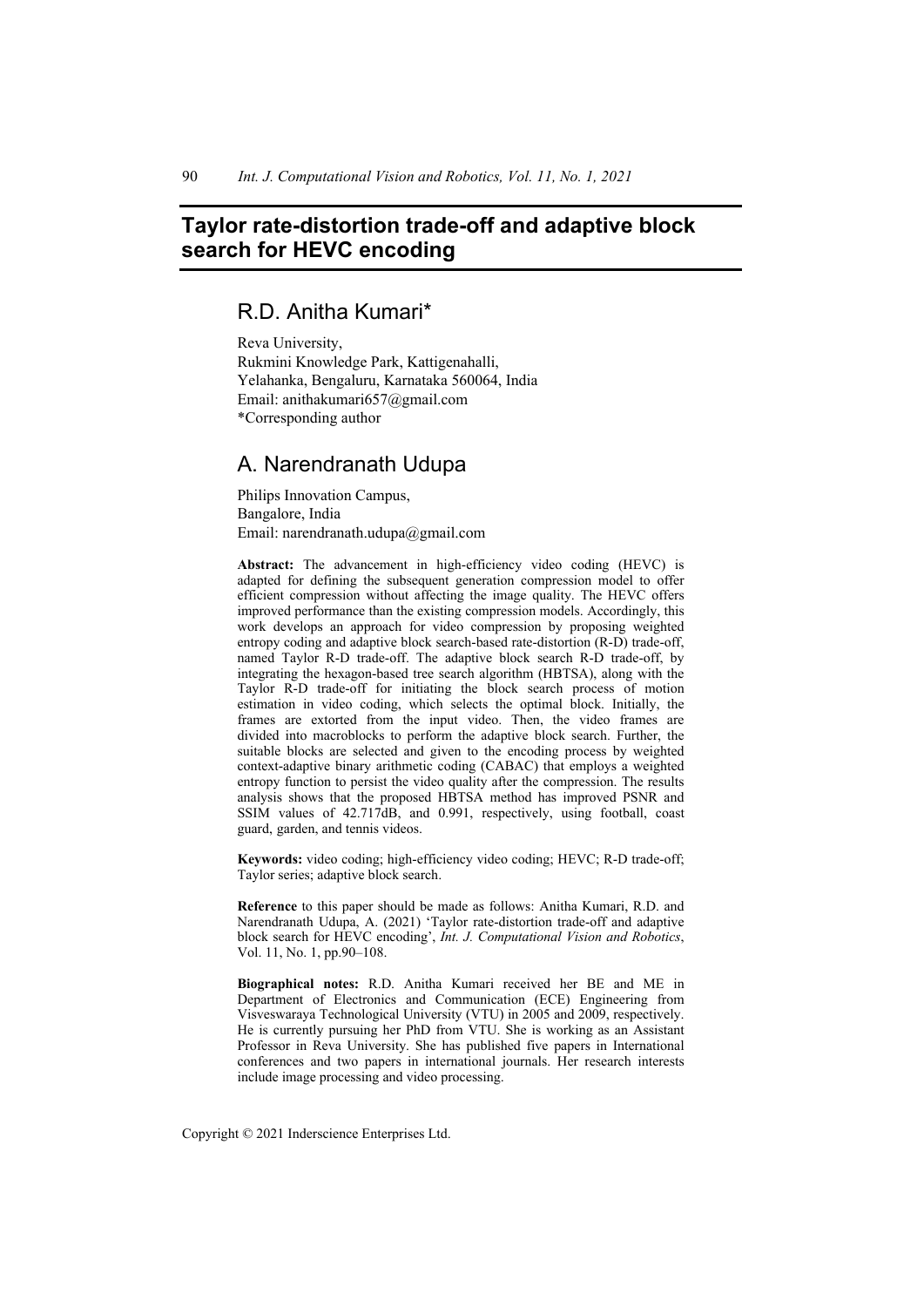A. Narendranath Udupa received his BE in Department of Electrical and Electronics Engineering (EEE) from Mysore Univerity in 1986. He received his ME and PhD in EEE from IISc in 1991 and 1998, respectively. Currently, he is working as a Principal Research Scientist in Philips Innovation Campus, Bangalore. He had published more than 80 conference proceedings in various international conferences and more than 30 research works in international journals. His research interests include energy efficient lighting solutions, SOC designs and mapping media applications on upcoming multi-core architectures, intelligent control strategies for control systems, and video processing.

### **1 Introduction**

The processing of video streams is computationally expensive due to the capability of the single embedded computer. Thus, there is a requirement for utilising multiple computers for sharing the computation. Even though the parallel processing is adapted in many research works, which include parallel processing and Hadoop-based video processing adapting graphics processing unit (GPU) components (Ryu et al., 2013), there exists an unexplained issue. Initially, the video is partitioned to break the continuity of motion and can lead to the erroneous analysis result. In addition, the existing techniques are analysed for utilising the capacity of both GPU and CPU to minimise the time taken for execution. Even though the platforms, like Hadoop, utilise the speculative execution, which replaces tasks that are time-consuming to another computer for attaining the balance in workload and requires extra time for detecting the time-consuming tasks and re-execute them, there is a requirement for a technique to handle the resource efficiency and stabilise the workload as soon as possible to ignore re-execution (Fu et al., 2017). Traditionally, H.264 is considered as the most frequently employed video compression model for transmitting data on the internet and for storing the data in mobile devices. The moving picture experts group (MPEG) compression standards, like MPEG-4 and MPEG-2, are similar, and they apply a hybrid video coding method for reducing the temporal and spatial inconsistencies of raw video files. H.264 provides various sophisticated methods for improving the efficiency of coding and visual quality, which involves in-loop deblocking filter (DBF) and intra-prediction mode (Jiang et al., 2018b). The conventional video compression model, H.264/MPEG-4 AVC (Chen et al., 2018) and advanced HEVC standard are mostly used for optimising consumer applications, which involve lossy compression of video data (Heindel et al., 2017).

Now a day, the most commonly used video compression method is HEVC/H.265, and its official version is represented as an advanced generation of video compression standard concluded in April 2013. The co-founder of Joint Collaborative Team on Video Coding (JCT-VC), which started to design the HEVC project that aims to enhance the compression efficiency, is video coding experts from ITU-T Study Group 16 (VCEG) and ISO/IEC MPEG. HEVC supports 4K ultra high definition (UHD) of  $3,840 \times 2,160$ and 4,096  $\times$  2,160 resolutions and up to 8K UHD of 8,192  $\times$  4,320 resolution. Thus, the HEVC contains advanced methods for enhancing the performance of coding (Tai et al., 2017). The later version of HEVC/H.265 video compression model is established in 2013. The HEVC provides twice the compression ratio as compared to H.264 for similar video quality and significantly enhances the quality of video in the same bitrate.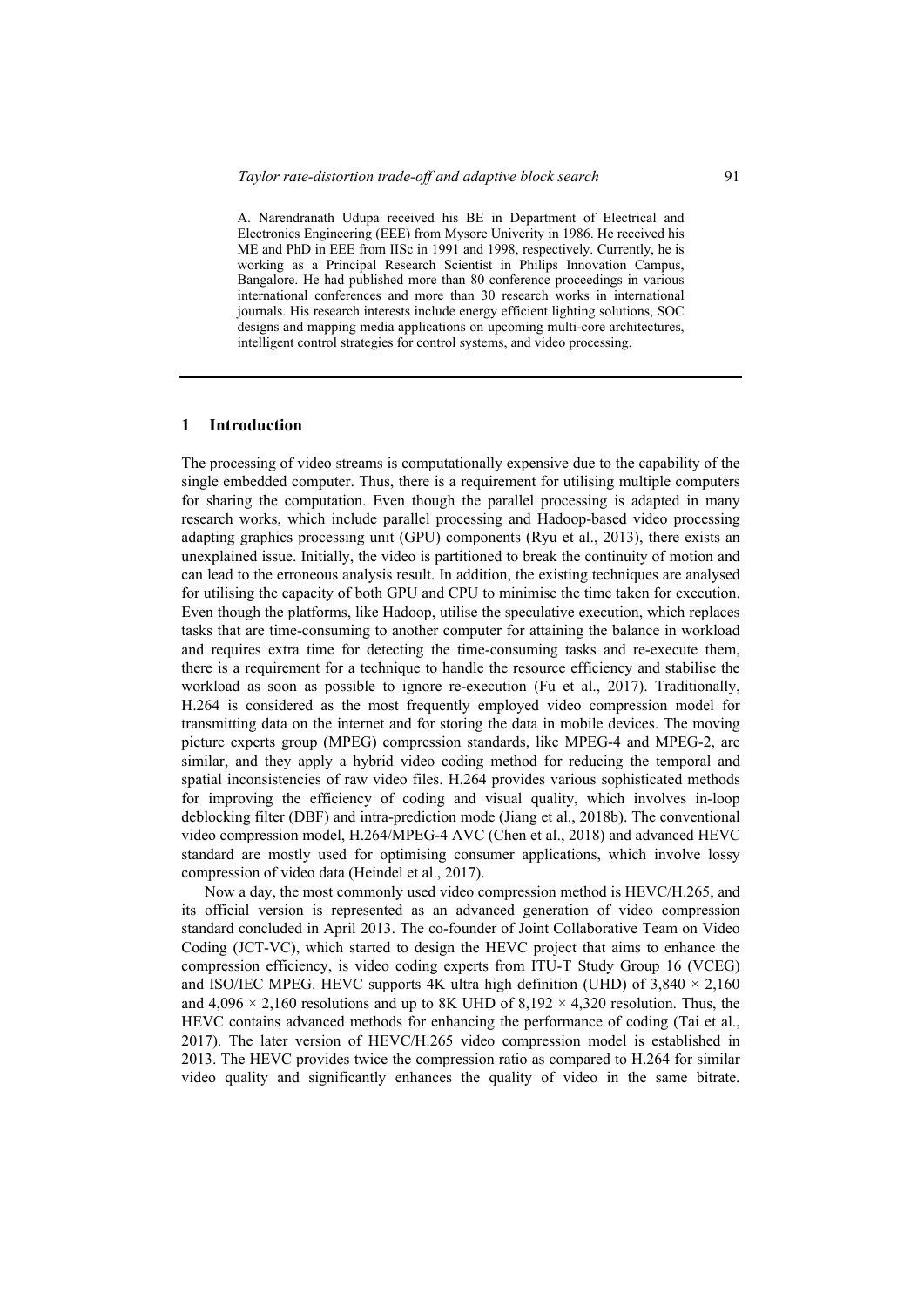The HEVC reinforces resolutions up to  $8,192 \times 4,320$  that are essential in rising industrial applications that include 360 panoramic videos, augmented reality (AR), live streaming, virtual reality (VR), drones, UHD for home theatre, minimally invasive surgery, and HD video conferencing (Chen et al., 2018). JVT developed a digital video coding standard H.264 and was legitimately published in March 2003 (Puri et al., 2004). The H.264 depends on variable-length code (VLC), and  $4 \times 4$  integral discrete cosine transform (DCT) and is more effectual in estimating the motions than the other video compression models. The H.264 coded videos have the bitrate as half of H.263, with the same video quality. H.264 is broadly utilised in multimedia applications because it has the implausible compression efficiency, and it is adaptable to various network conditions. H.264 is computationally exhaustive and requires more time for applying in real-time systems (Zhu et al., 2017).

The spatial statistical dependencies are exploited in single frame signal for predicting the blocks by adapting various advanced intra prediction modes by referring to the neighbouring parts, which are considered as effective coding models (Li et al., 2017). There are two types of prediction to encode the macroblock (MB), which are intra-predicted (I-MB), and inter-predicted (P-MB). In I-MB, the neighbouring MBs of the reconstructed pixels for the nearest frame are used to predict an MB. In P-MB, the MB is predicted using the reconstructed pixels obtained from the preceding frames. H.264/AVC provides various coding modes using varying block sizes for inter-prediction and intra-prediction (Asif et al., 2018). The compression performance gains are attained using the splitting structures and the intra modes, but the complexity in encoding is raised significantly (Zhu and Zhang, 2017). HEVC is improved by the intra prediction technique, and the reason for this increment is 33 angular modes and direct current (DC) planar. The HEVC intra prediction modes use similar reference samples near the current blocks for predicting the current block (Tai et al., 2017). The current block uses the optimal intra prediction mode from the 35 intra prediction modes. The video stream is properly decoded using a decoder, which may need a huge number of bits. The mode for prediction is optimal if HEVC has less signalling overhead, which leads to better performance (Jiang et al., 2018a). The intra-prediction method is used in H.264/advanced video coding (AVC) standard for removing the spatial redundancy that resides in the provided frame or picture. The dexterous and supple execution of intra-prediction with varying sizes of blocks in H.264/AVC is the key to the algorithmic tools for providing outstanding coding performance than various image coding methods (Sairam et al., 2008). Motion estimation is one of the important factors to be considered for video coding (Sudhakar and Letitia, 2015c). Different block-based motion estimation algorithms (Sudhakar and Letitia, 2016, 2015b) are used for video sequence compression. Diamond search (DS) (Sudhakar and Letitia, 2015a) is an excellent fast block matching motion estimation algorithm.

This paper provides an effective video compression technique without degrading the video quality and attains improved video compression. The HEVC standard provides effective compression performance using the existing standards. Here, a weighted entropy coding and adaptive block search-based Taylor series R-D trade-off are developed for video compression. The proposed adaptive block search combines tree-based hexagon with Taylor rate-distortion (R-D) trade-off. The proposed adaptive block search algorithm selects the optimal blocks using tree-based hexagon. Initially, the frames are extracted from the input video. Then, the obtained video frames are divided into macroblocks, which are used to perform the adaptive block search. Then, the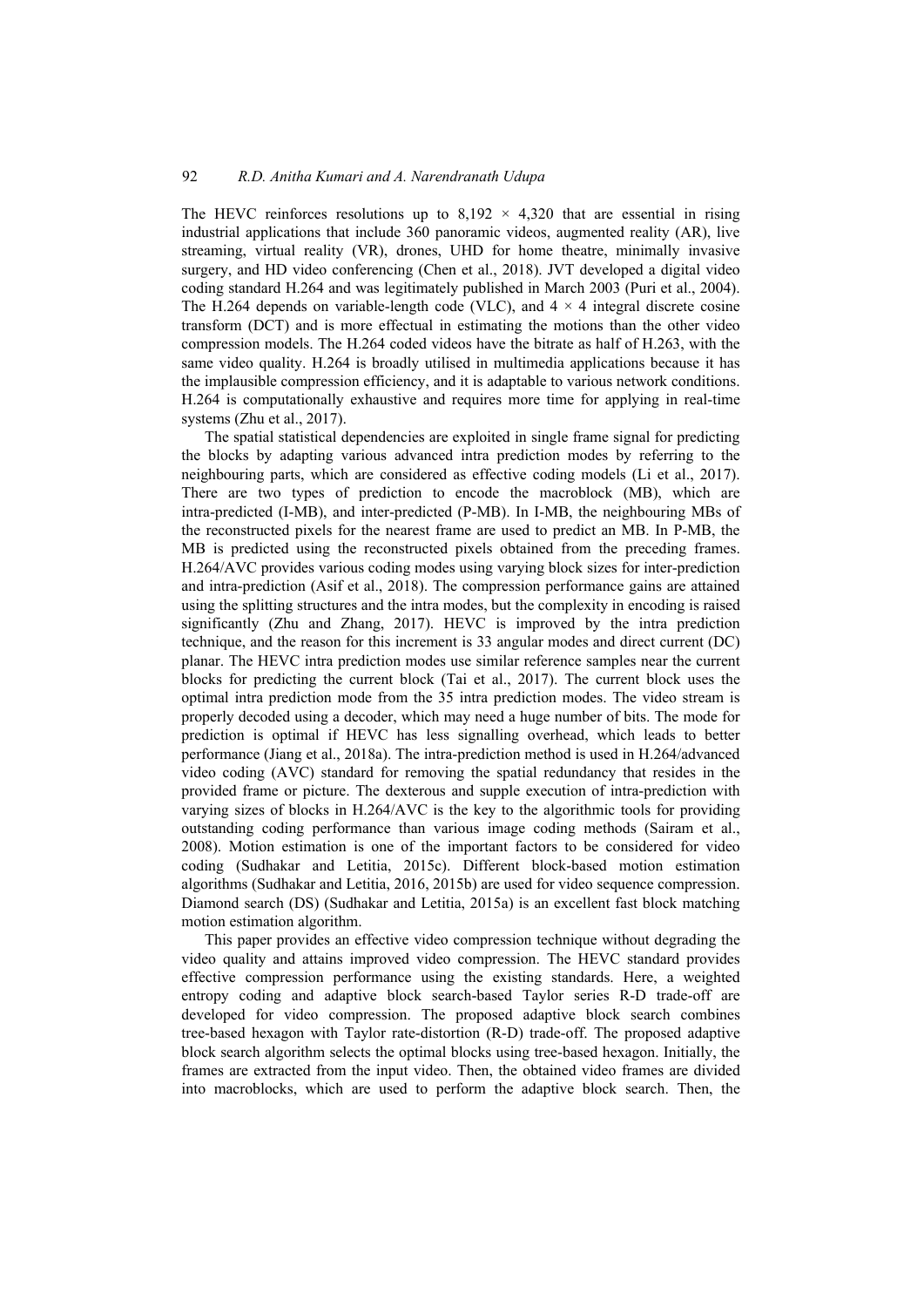appropriate blocks are selected and subjected to the encoding process by weighted context-adaptive binary arithmetic coding (CABAC), in which the entropy is multiplied with the weight constant. Finally, the motion estimation is carried out, in which Taylor-based R-D trade-off is adapted to update the Taylor coefficients.

The major contribution of this paper: developing a method for effective video compression by proposing weighted entropy coding and adaptive block search-based R-D trade-off, in which a new R-D trade-off, named Taylor R-D trade-off, is designed based on Taylor series. The adaptive block search integrates hexagon-based tree search algorithm (HBTSA) with Taylor R-D trade-off for providing effective video compression.

The paper is organised as: Section 2 discusses various existing methods based on video compression along with the challenges. In Section 3, the proposed method of video compression using the HEVC is elaborated, and Section 4 details the results and the discussion of the existing and the proposed method, and finally, Section 5 provides the conclusion.

#### **2 Motivation**

#### *2.1 Literature survey*

Prior studies have introduced some fast algorithms for video compression. In this section, we discuss eight existing video compression techniques with their advantages and disadvantages.

Chen et al. (2018) developed an algorithm, named fast algorithm, which integrates coding unit (CU) and prediction unit (PU) early termination decisions, for reducing the computational demands. Based on analytical results, an adaptive threshold was generated for early termination. Moreover, an adaptive search range determination with respect to motion vector (MV) was introduced for improving the coding performance in HEVC. The HEVC incorporated huge computation in the encoding block, which is divided into 64 CUs, in which CU contains 11 PU modes. However, the algorithm requires multiple tests for determining the optimal mode in each encoding block.

Li et al. (2017) developed a method, named auto regression based fast mode decision, which includes most probable mode (MPM) joint fast mode selection and AR-based fast mode selection for H.265/HEVC intra coding. An adaptive parameter utilised in this work controlled the R-D cost and sum of absolute transformed differences (SATD) cost to create a selective function. The method failed to adapt CU optimisation techniques for increasing the performance of the method.

To overlook the unrelated CU procedure and prune the PU predictions, Tai et al. (2017) analysed the relationships among the current and the collocated CU. The R-D cost was examined by analysing the different quantisation parameters (QPs) and CU sizes after merge/SKIP prediction. The method failed to explore 2  $N \times 2 N$  mode after the merge/SKIP prediction for estimating the relation of R-D costs. The method may lead to unnecessary computation when the range of fixed search is large.

Zhu and Zhang (2017) developed an intra prediction modes pruning approach on the basis of decision trees to achieve larger encoding efficiency. This approach consists of two algorithms: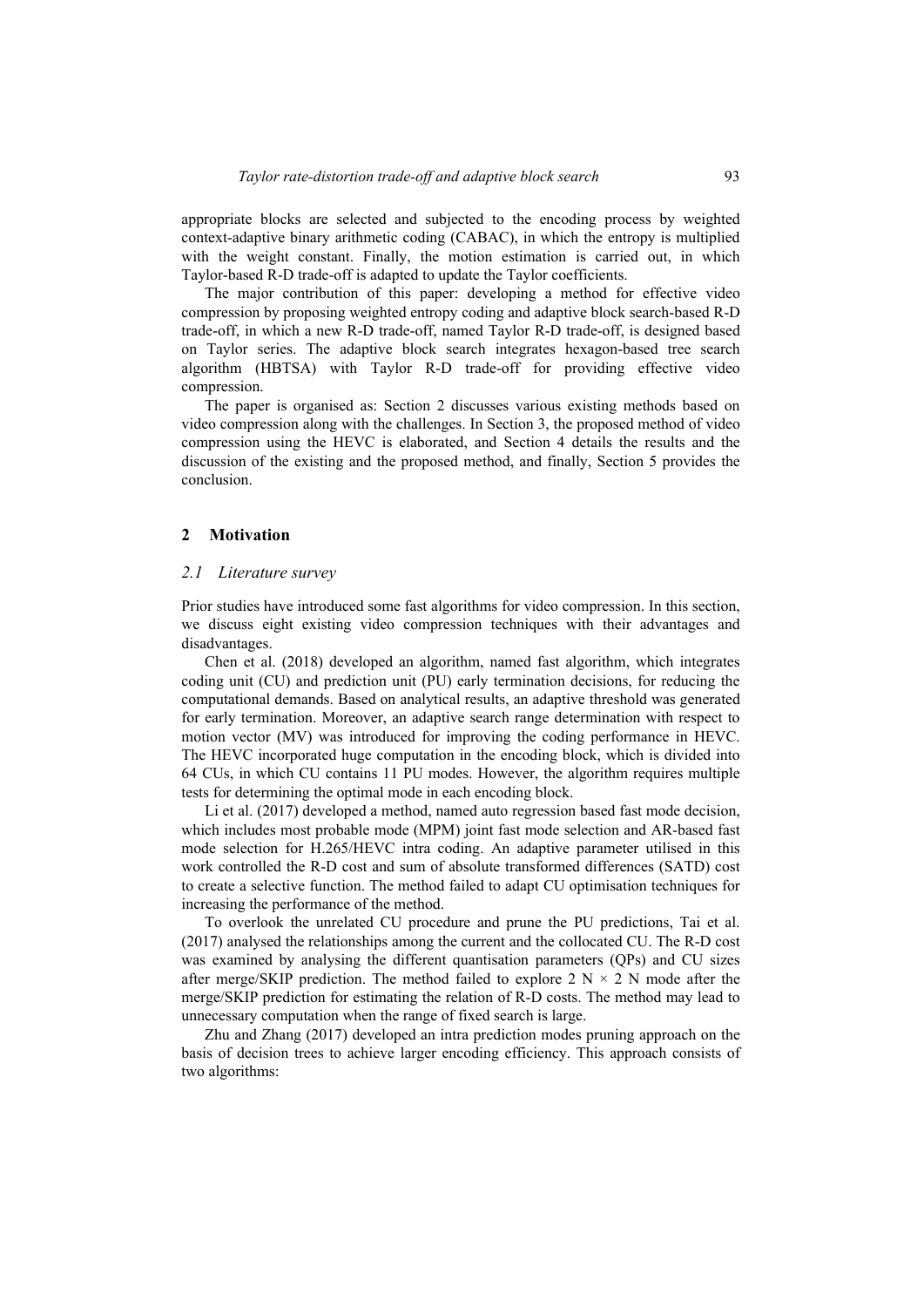- 1 modes pruning algorithm depends on decision trees
- 2 three-step search algorithm is designed to be appropriate for PUs.

However, the performance of BD-rate and BD-PSNR of the method is not effective.

Asif et al. (2018) introduced a generalised multi-layer framework, which provides a hierarchical optimised technique to choose macroblock prediction parameters. Every layer of this framework contains several innovative algorithms for shortlisting the candidate prediction parameters before the rate distortion optimisation (RDO) process. In addition, two techniques are introduced for selecting the suitable block size and prediction type for intra-prediction. The framework is flexible for accommodating various mode selection methods, and it is an outstanding option to be utilised in the recent coding standards.

Zhu et al. (2017) designed a method for intra predictions as H.264, and they have utilised the fractal theory for inter predictions. Initially, chrominance and luminance components are separately coded, and the partitions are related in H.264. The partition mode for chrominance components is different, and the size of blocks and the luminance components are the same. The method represents an adaptive QP offset for altering the offset values for each frame in the quantisation process for obtaining a better-reconstructed image. This method causes the loss of image details if the dead band is too large.

Jiang et al. (2018b) introduced two detection approaches based on double compression, utilised the coding parameters in H.264 videos and MPEG videos, respectively. The method poses the detection framework, in which the classification features are refined from both inter-coding information and intra-coding information on the basis of degradation methods after recompression. The significant features are constructed from the spatial and temporal domains, as macroblock statistics change individually in various compression qualities. The encoder generates the testing video samples, which are utilised in the training phase. This method failed to consider the generalised models of double compression.

Heindel et al. (2017) developed a lossy-to-lossless scalable video coding system, which attains the scalability by a lossy base layer in association with lossless compression of the reconstruction error in the enhancement layer. The HEVC is utilised for encoding the base layer. A low-complexity method, named sample-based weighted prediction, was introduced to enhancement layer coding. Moreover, the method lacks JPEG-LS in the enhancement layer compression.

#### *2.2 Challenges*

The challenges faced by the existing algorithms are listed as follows:

- In video forensics, the determination of double compression using the similar coding parameters is a major challenge due to fewer traces of recompression (Jiang et al., 2018b).
- VR applications require 90 fps using 4K resolution, and thus, it is a challenge for VR to work smoothly due to the absence of fast algorithms in HEVC (Chen et al., 2018).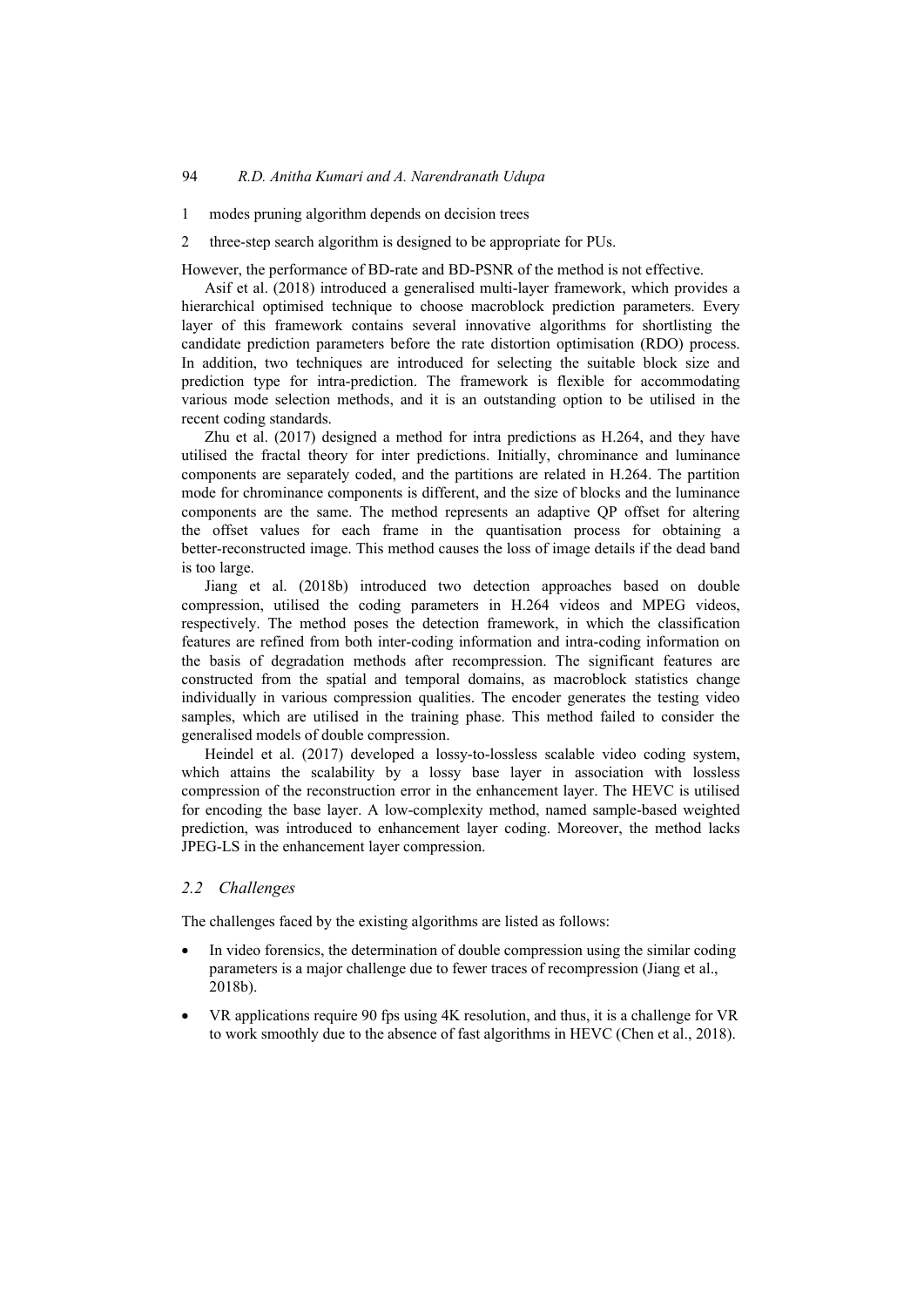- The throughput requirements for designing ultra-HD involve data dependency and complexity for lower resolutions and turn to be more critical (He et al., 2014).
- The intra prediction module designing is challenging owing to the data dependency among the current block and the preceding block due to the reconstruction loop, in which the output data from the current block should be processed and adapted to build predictions in the next block (Trønnes, 2014).
- H.264 intra prediction schemes attain improved coding results when compared to the conventional intra prediction techniques. However, the coding gain poses encoding and decoding complexities that make it a major challenge for real-time execution in H.264 intra prediction scheme (Sahin and Hamzaoglu, 2007).
- In Jiang et al. (2018b), even though the performance was found better, it requires more sophisticated video quality evaluation methods to be designed with generalised models of double compression to overcome the limitation in identifying unseen patterns in the surveillance videos.

#### **3 Proposed Taylor R-D trade-off using weighted entropy coding and adaptive block search**

In this section, the latest advancements HEVC standard (Marpe et al., 2003) is adapted to describe the upcoming compression model beyond the existing H.264/MPEG-4 part 10 AVC. The purpose of HEVC is to offer efficient compression for resolution over high definition standards. H.264/MPEG-4 AVC (Hanhart et al., 2012) is developed to enable the technology for digital video. The HEVC standard is developed for attaining multiple goals and provides simpler integration of the transport system, the flexibility of data loss, and parallel processing architectures. It targets to increase the video resolution and adapt parallel processing architectures. Also, it is utilised for coding interlaced video without affecting decoders and supports effective decoding process. It (Sullivan et al., 2012) enhances the flexibility for operation in applications and prevents loss of data. The HEVC is applied in many fields, which include security applications, blue-ray discs, camcorders, real-time applications, like mobile network, internet, video conferencing, and video chat. R-D theory is a major branch of information theory which provides the theoretical foundations for lossy data compression; it addresses the problem of determining the minimum number of bits per symbol, as measured by the rate R, that should be communicated over a channel, so that the source (input signal) can be approximately reconstructed at the receiver (output signal) without exceeding an expected distortion D. The proposed Taylor R-D trade-off utilises the weighted entropy coding and adaptive block search for video compression, which provides efficient compression by preserving the video quality after compression. The adaptive block search combines tree-based hexagon with Taylor R-D trade-off. The proposed adaptive block search algorithm selects the optimal blocks using tree-based hexagon. The block diagram of the proposed Taylor R-D trade-off and adaptive block search for HEVC standard is depicted in Figure 1.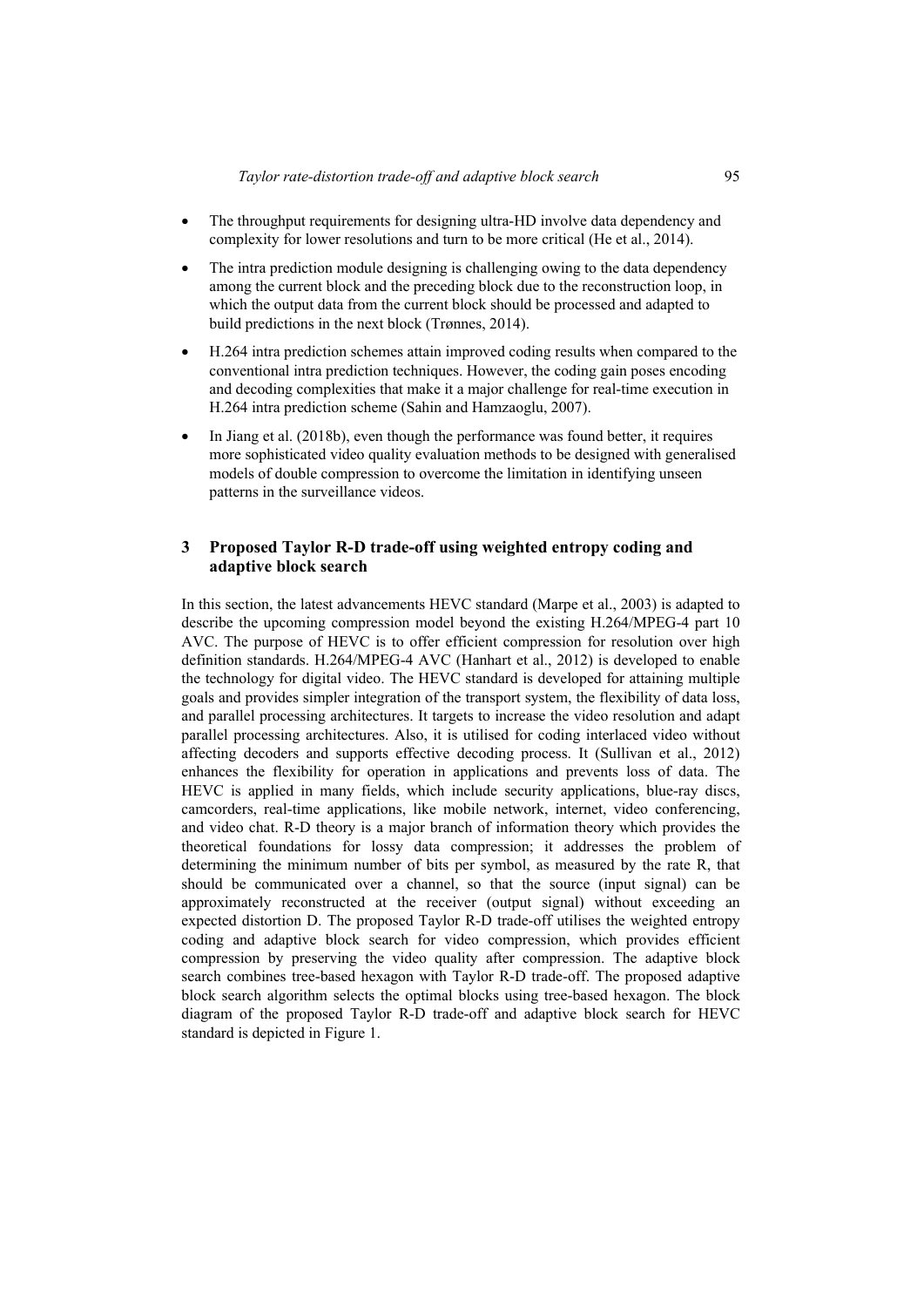



The prediction is initiated block-wise from the regions of previously decoded pictures or previously decoded neighbouring samples from the given frame. The compressed video with original video quality is obtained by quantising and filtering the transform coefficients. The following components facilitate the enhanced compression capability of HEVC: the largest coding unit (LCU) is the fundamental block in HEVC. The LCU is split into smaller CUs, and then, the CUs are split into PUs and transform units. Here, every input frame is split into macroblocks, and then, each macroblocks is split to obtain the smaller blocks for prediction. Huge blocks perform better for smoother regions of a picture, but the texture regions and edges are benefited from the smaller block size. The HEVC has flexible partitioning structure and supports larger encoding blocks. Initially, the input videos are partitioned into blocks, called CUs, in which the CU describes the region sharing the same prediction mode with a tree structure. The filters are applied to generate the luma and chroma samples, respectively. In the video, luma represents the brightness in an image. Luma is typically paired with chrominance. Luma represents the black-and-white or achromatic portion of the image, while the chroma components represent the colour information. The residuals obtained by subtracting the prediction are spatially transformed and quantised. Then, the inverse transformation and inverse quantisation are performed to generate the reconstructed samples. The loop filtering is applied for achieving enhanced visual quality and high coding efficiency using sample adaptive offset (SAO) and deblocking filtering. The weighted entropy encoding is used for generating the quantised transform coefficients in the encoding and the symbols by the CABAC process. Finally, the reconstructed CU is aggregated to form a picture and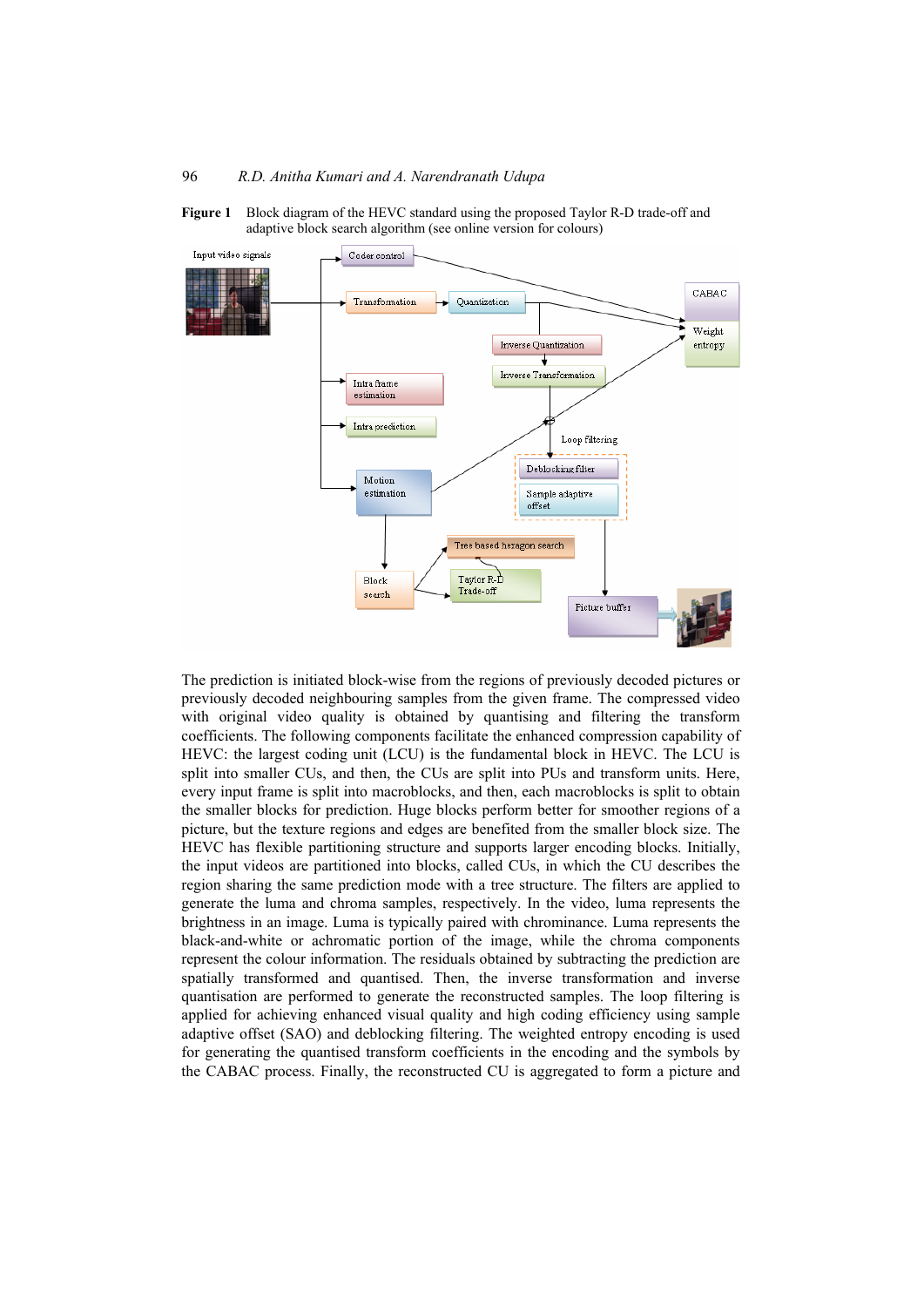stored in the picture buffer. The components adapted in HEVC encoder are described in the below subsection.

- a *CU:* the earlier standards of HEVC does not use fixed macroblock size, but the CU is used instead of macroblocks  $16 \times 16$ ,  $32 \times 32$  or even  $64 \times 64$ . The CU contains chroma coding tree blocks (CTBs), syntax, and luma. In luma component, the CTB size is  $16 \times 16$ , and  $32 \times 32$ , in which the CTB is partitioned into smaller blocks, named coding blocks, in which the blocks do not have the equal size in CTB, and the encoder determines the size and position using the image content.
- b *Intra prediction:* HEVC provides 33 directional modes for intra prediction, on the other hand, H.264/AVC provides eight directional modes for intra prediction. The HEVC provides DC intra prediction and planar prediction modes. Depending on the neighbouring prediction blocks, the intra prediction modes are encoded.
- c *DBF:* the filter is similar to AVC; design of DBF is simpler, and it supports parallel processing. In HEVC, the DBF is applied to  $8 \times 8$  sample grid, in which the AVC and the DBF applies a  $4 \times 4$  sample grid.
- d *SAO:* after the use of DBF, the SAO filter is used and it is developed for allowing better reconstruction in the original signal amplitudes for applying offsets in a look-up table for the bitstream.
- e *Proposed Taylor R-D trade-off with tree-based hexagon search algorithm:* this section elaborates the process for improving the performance of the HEVC standard using the proposed R-D trade-off. Moreover, the proposed trade-off improves the coding efficiency for the reference pictures to reduce the cost of the entire sequence. While selecting the reference pictures, multiple pictures are used for allocating the bits for improving the reconstructed pictures' quality and for maximising the efficiency of coding. While selecting the reference picture, there exists a constraint with a decoded picture buffer (DPB) size, which directly affects the cost of the on-chip memory. The encoding of the picture is carried out using the first picture, and the reference picture is selected using other pictures. The reference picture selected affects the efficiency of coding. The quality of an image depends on the picture, and reconstructed quality depends on the quantisation step size. The optimal selection of reference depends on the optimisation given in Li et al. (2012). The encoder stores the reference pictures to its maximum limit and chooses a picture that uses the reconstructed ones and stores in the buffer. The objective function is considered a minimisation function that minimises the total cost *T* (Li et al., 2012):

$$
T = M + \mu G \tag{1}
$$

$$
T = \sum_{\substack{q=K-1\\q=q-1}}^{K-9} M_q + \mu \sum_{\substack{q=K-1\\q=q-1}}^{K-9} G_q
$$
 (2)

where  $\mu$  is the Lagrange multiplier, *K* is the total reference pictures,  $G_q$  is the bit rate of the  $j^{\text{th}}$  reference frame, and  $M_q$  is the distortion of the  $j^{\text{th}}$  reference frame.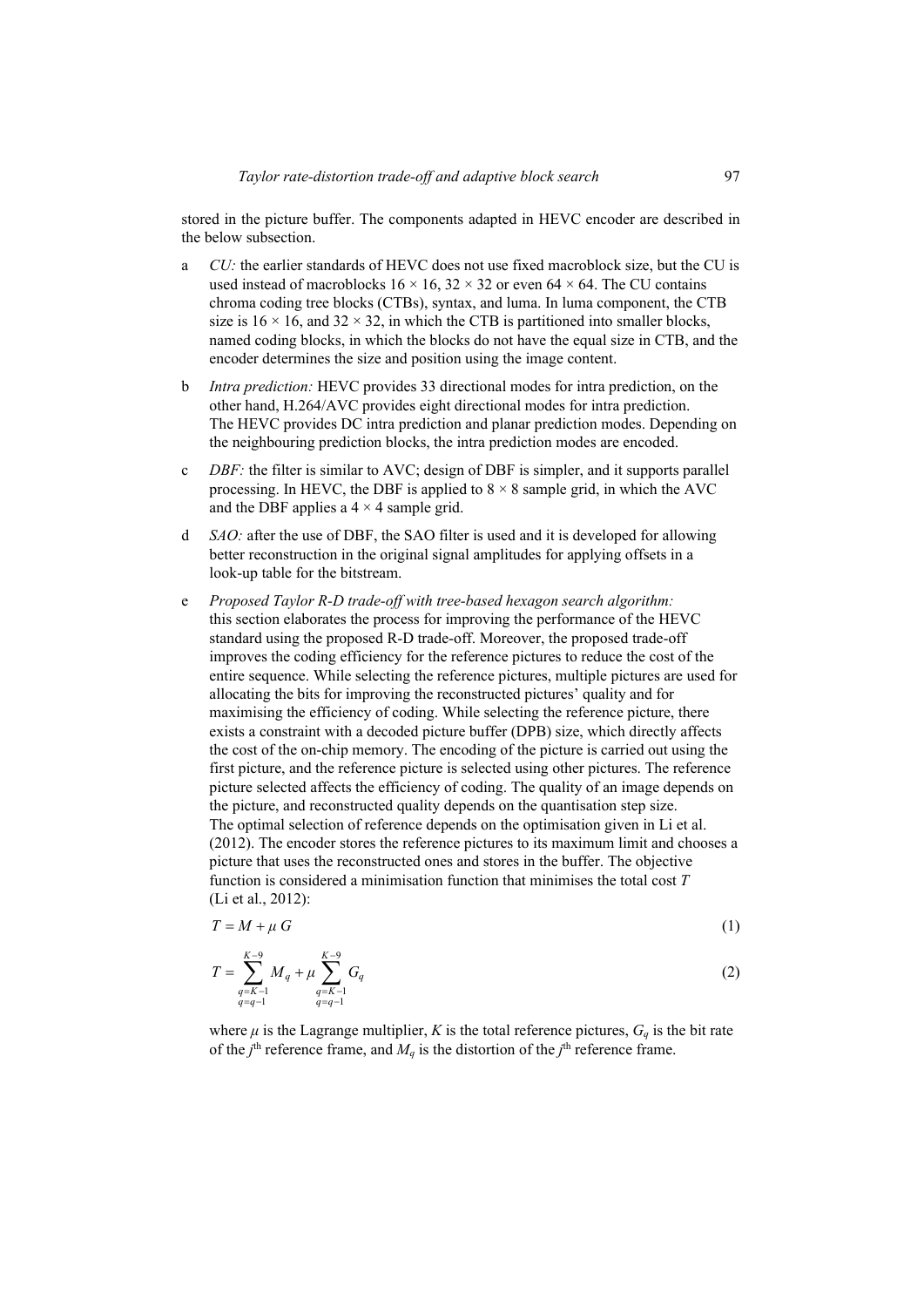#### 98 *R.D. Anitha Kumari and A. Narendranath Udupa*

To minimise the cost objective function, the reference and the bit rate are taken into consideration for each picture. The proposed Taylor trade-off is produced by enhancing the equation (2) using Taylor series. The importance of the Taylor series (Alamelu Mangai et al., 2014) relies on the fact that it can predict the next values in the series using the previous values. The proposed RD trade-off is represented as:

$$
T = \sum_{\substack{q=K-1\\q=q-1}}^{K-9} M_q \times \beta_q + \mu \sum_{\substack{q=K-1\\q=q-1}}^{K-9} G_q \times \beta_q \tag{3}
$$

where  $\beta_q$  is the Taylor coefficient of the  $q^{\text{th}}$  reference picture and T is the total cost of the objective function. According to the Taylor series, the value of the Taylor polynomials decreases the successive reference pictures, such as  $L_{K-1}$ ,  $L_{K-2}$ ,  $L_{K-3}$ ,  $L_{K-4}$ ,  $L_{K-5}$ ,  $L_{K-6}$ ,  $L_{K-7}$ ,  $L_{K-8}$  and  $L_{K-9}$ . Multiple reference pictures are used for sustaining the efficiency of coding. Also, many reference pictures stored in DPB maintains the reference picture for a longer period, and the quality of the reference image is adjusted using the proposed trade-off and provides improved performance to the system. The proposed trade-off should not contain the step size to be too large or too small. If the selected step size is too small, the convergence speed becomes low, and the local optimal solution is generated. For a large step size, the local optimal solution is missed out. Thus, the value of step size contributes to minimising the convergence of local optimal solution and offers a global optimal solution. The picture contains large bit rates, and thus, each picture yields multiple bit rates, which affect the quality of the reference picture. The reference picture with greater quality provides better quality reconstructed reference picture. Similarly, large frames increase the coding efficiency. The Taylor series is adapted for predicting the next values and nonlinear functions. The difference among the Taylor series predicted a value, and the original value is used for obtaining the error. The Taylor series is used for predicting few instants of future values, and it is equal to other models. According to the Taylor series (Alamelu Mangai et al., 2014), the coefficients are given by:

| $\beta_{K-1} = 0.5$    | (4) |
|------------------------|-----|
| $\beta_{K-2} = 1.3591$ | (5) |

$$
\beta_{K-3} = -1.3590\tag{6}
$$

$$
\beta_{K-4} = 0.6795\tag{7}
$$

$$
\beta_{K-5} = 0.2259 \tag{8}
$$

$$
\beta_{K-6} = 0.0555 \tag{9}
$$

$$
\beta_{K-7} = -0.0104\tag{10}
$$

$$
\beta_{K-8} = 1.38e-3 \tag{11}
$$

$$
\beta_{K-9} = -9.92e - 5\tag{12}
$$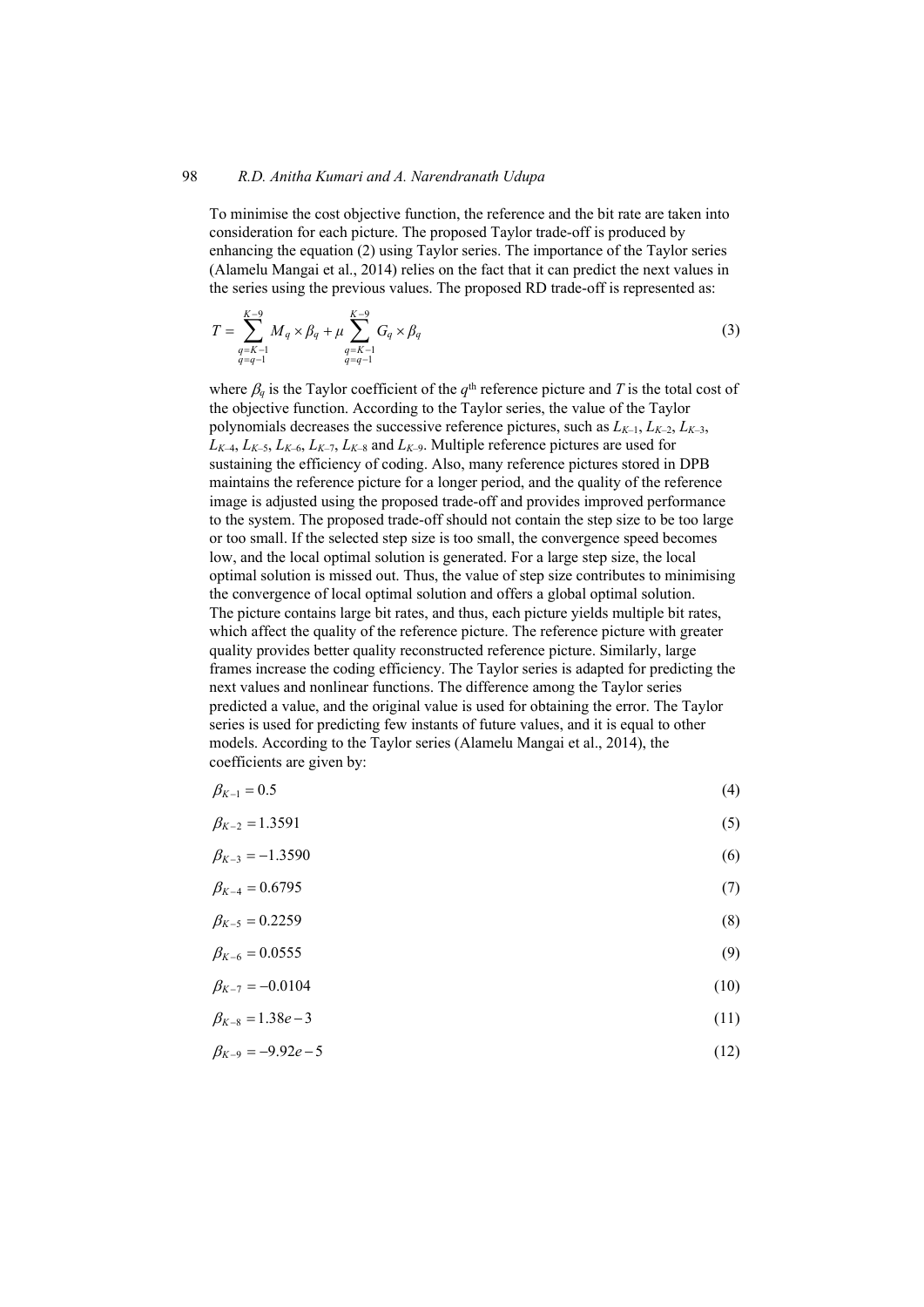At first, for the first reference picture  $L_{K-1}$ , the Taylor coefficient is 0.5, and for the reference picture  $L_{K-2}$ , the Taylor coefficient is 1.3591. For the reference pictures  $L_{K-3}$  and  $L_{K-4}$ , the Taylor coefficients are  $-1.3590$  and 0.6795, respectively. Similarly, for reference pictures  $L_{K-5}$ ,  $L_{K-6}$ ,  $L_{K-7}$ ,  $L_{K-8}$  and  $L_{K-9}$ , the value of Taylor coefficients is 0.2259, 0.0555, –0.0104, 1.38e-3, and –9.92e-5, respectively.

f Transformation

HEVC uses the transform coding for dividing the residual blocks into multiple square transformation blocks (TBs). The 2D transforms done on 1D vertically and horizontally, and the scaled DCT basis functions are approximated for obtaining the elements in the core dimensional matrices.

g Scaling and quantisation

The quantisation of HEVC is done using the QP, in which the quantised values vary. The quantisation is doubled, and the step sizes are determined using the logarithmic values. The size of the quantisation matrix is reduced to decrease the memories needed for storing the frequency-specific scaling values.

#### *3.1 CABAC using weight entropy for video coding*

The HEVC adapts entropy encoding using the CABAC (Zhou et al., 2013), which assigns the highly efficient bins in the input frames. The proposed approach uses weighted entropy for CABAC encoding using four steps, which include binarisation, bit generation, renormalisation, context-based, and bypass binary arithmetic coding. The CABAC encoder is developed on the basis of hardware acceleration block and uses system-on-chip for encoding H.264 video. The higher level software runs in a control processor for generating the H.264 syntax elements, which are given to CABAC encoder using first-in-first-out (FIFO). The binariser generates the binary symbols, named bins for the data elements. The bins and other information, such as context index, and encode mode are applied to binary arithmetic encoder, which is used for coding the bits for initiating the renormalisation process. After that, the renormalisation process produces the output stream for generating the encoded bits that allow a speedup for the whole encoding using the simplified coding engine. The block diagram of CABAC encoder using weighted entropy is depicted in Figure 2.

**Figure 2** Block diagram of CABAC encoder using logarithmic weighted entropy (LWE) (see online version for colours)

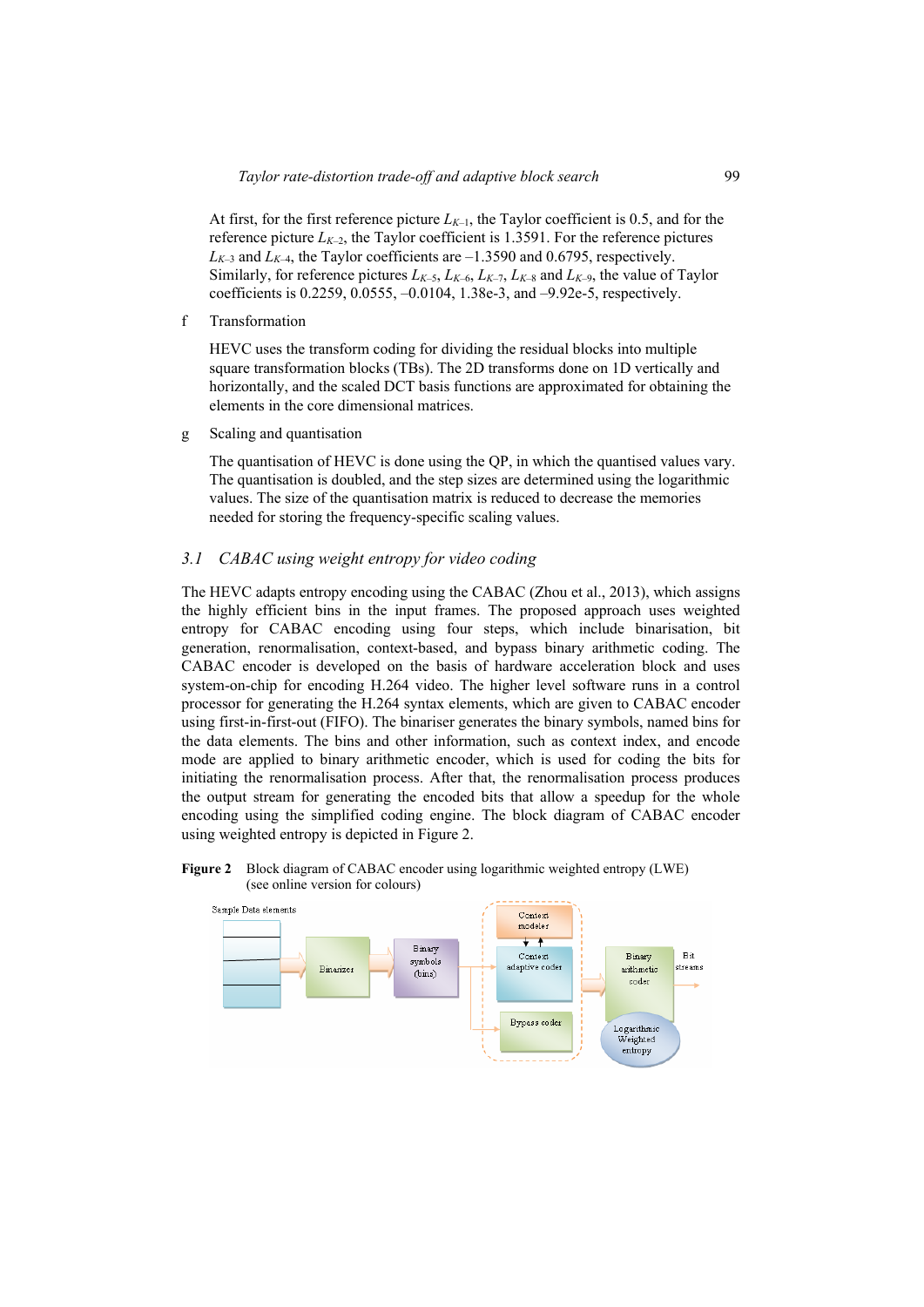The CABAC encoding (Li et al., 2006) process contains three major phases, which include binarisation, context modelling, and binary arithmetic coding. Initially, the input produced from the non-binary syntax element is mapped with a binary bit sequence and defined as bin string, and every bit is a bin. Then, the binarisation process is carried out using the look-up table for obtaining the simpler sequential logic circuits for the encoder. In context modelling, the context model is chosen using every binary bit of binarised symbol, and finally, the arithmetic coding is carried out for encoding the bin using the chosen context models, and after the coding, the subsequent context model is conducted using the coding procedure. The components used in CABAC encoder are briefly elaborated in the below subsection.

## *3.1.1 Binarisation*

It is a kind of pre-processing, which decreases the syntax element's size, to a reduced version of binary symbols. The result generated from the intermediate binary codeword contains unique syntax. The statistical behaviour of each bin is modelled using the context modelling and with the whole syntax. The binariser handles all syntactical elements of H.264 format with a generic interface. The binarisation must be similar to the minimum redundancy code and ensures simpler access for the symbols by using the binary decisions. The code tree decreases the binary symbols to encode, and thus, the computational overhead is decreased.

## *3.1.2 Context modelling*

The fundamental property for initiating arithmetic coding is utilising an interface among coding and modelling. In the modelling stage, a model probability distribution is allocated to the given symbols using the coding stage for generating a sequence of bits. The context modelling is used for determining the code and the efficiency to develop an adequate model, which can explore the statistical dependencies for a larger degree.

## *3.1.3 LWE-based binary arithmetic coding*

LWE-based binary arithmetic coding depends on the recursive interval subdivision. The arithmetic coding is used to model the probability distribution for the symbols. The resultant probability model is subjected to the actual coding engine to obtain the sequence of bits. Thus, this model finds coding efficiency and enhances the model in the coding phase. The binary arithmetic coding is fast and contains multiplication-free variants to minimise the computational overhead. Then, the Shannon lower bound of the entropy sequence is estimated using the minimum precision of bits for determining the coded sequence in the binary decisions and the interval. The coding redundancy *C*(*m*) generated by the probability estimation precision is calculated as follows:

$$
C(m) = \lim_{i \to \infty} \left( \frac{S_b}{i} \right) - I(m) \tag{13}
$$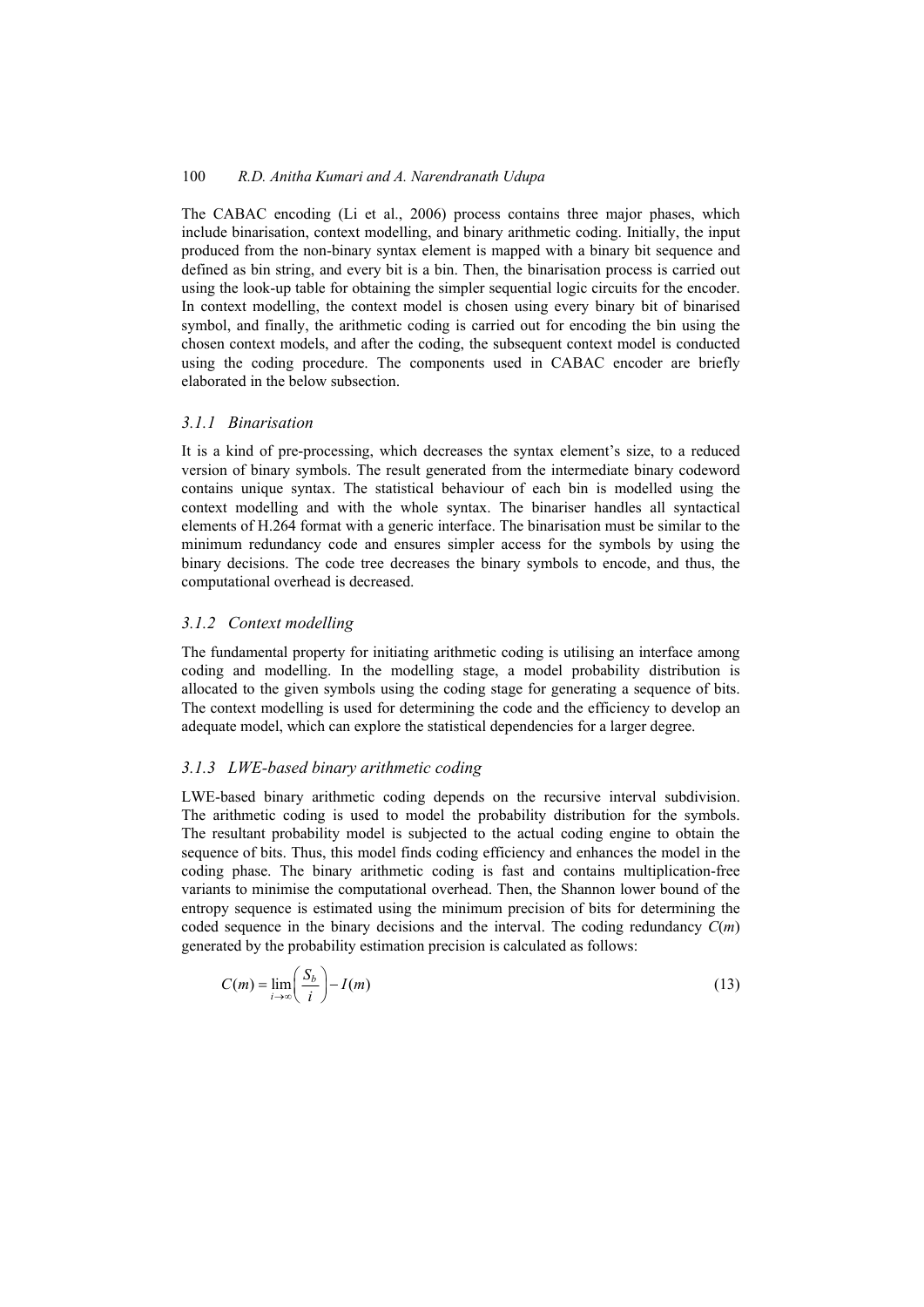where  $S_b$  is the compressed bitstream size, *i* is the total input binary symbols, and  $I(m)$ indicates the entropy of the binary source, expressed as:

$$
I(m) = -m \log_2 m - (1 - m) \log_2 (1 - m)
$$
\n(14)

The compression performance utilises the video coding, which does not need additional memory capacity, like look-up tables, and consumes less power, providing improved throughput. The proposed method uses weighted entropy coding with a logarithmic function. The existing entropy methods are used to compute the precision, but for the proposed method, the entropy is substituted with the logarithmic weighted-entropy. The formula for calculating the weighted entropy is represented as given below:

$$
P = Y \times I(m) \tag{15}
$$

The multiplication of entropy and weight is done to provide improved entropy value for video encoding and is popularly known as LWE. *Y* represents the exponential function of LWE and is based on the sigmoid function that contains positive derivative at individual points. The exponential function is formulated as:

$$
Y = 2 \times \left[1 - \frac{1}{1 + \log(I(m))}\right] \tag{16}
$$

The reverse sigmoid function is a minimisation function that varies between 2 and 0. The values of entropies are positive, and the values of the weighting coefficient range from 0 to 1, and the sigmoid function is known as probabilities. The weighted entropy of the data sample is defined as the summation of entropies of data samples multiplied with the probability weighting factor,  $t_q$  and is formulated as:

$$
I(m) = -\sum R_q \log R_q \times t_q \tag{17}
$$

where  $R_q$  denotes the probability of the  $q^{\text{th}}$  data symbol and is produced by the frequency of the  $q<sup>th</sup>$  data sample and the total number of the data samples,  $t_q$  is the probability weighting factor. The probability of  $q<sup>th</sup>$  data symbol is computed using the following formula:

$$
R_q = \frac{H_q}{K} \tag{18}
$$

where  $H_q$  represents the frequency of the  $j<sup>th</sup>$  data symbol and *K* refers to total data samples. The probability weighting factor is defined as the ratio of the frequency of the  $q<sup>th</sup>$  data sample to the total number of samples. The value of  $t<sub>q</sub>$  is calculated as:

$$
t_q = \frac{H_q}{\left(K + K_q\right)}\tag{19}
$$

where

$$
K_q = K - H_q \tag{20}
$$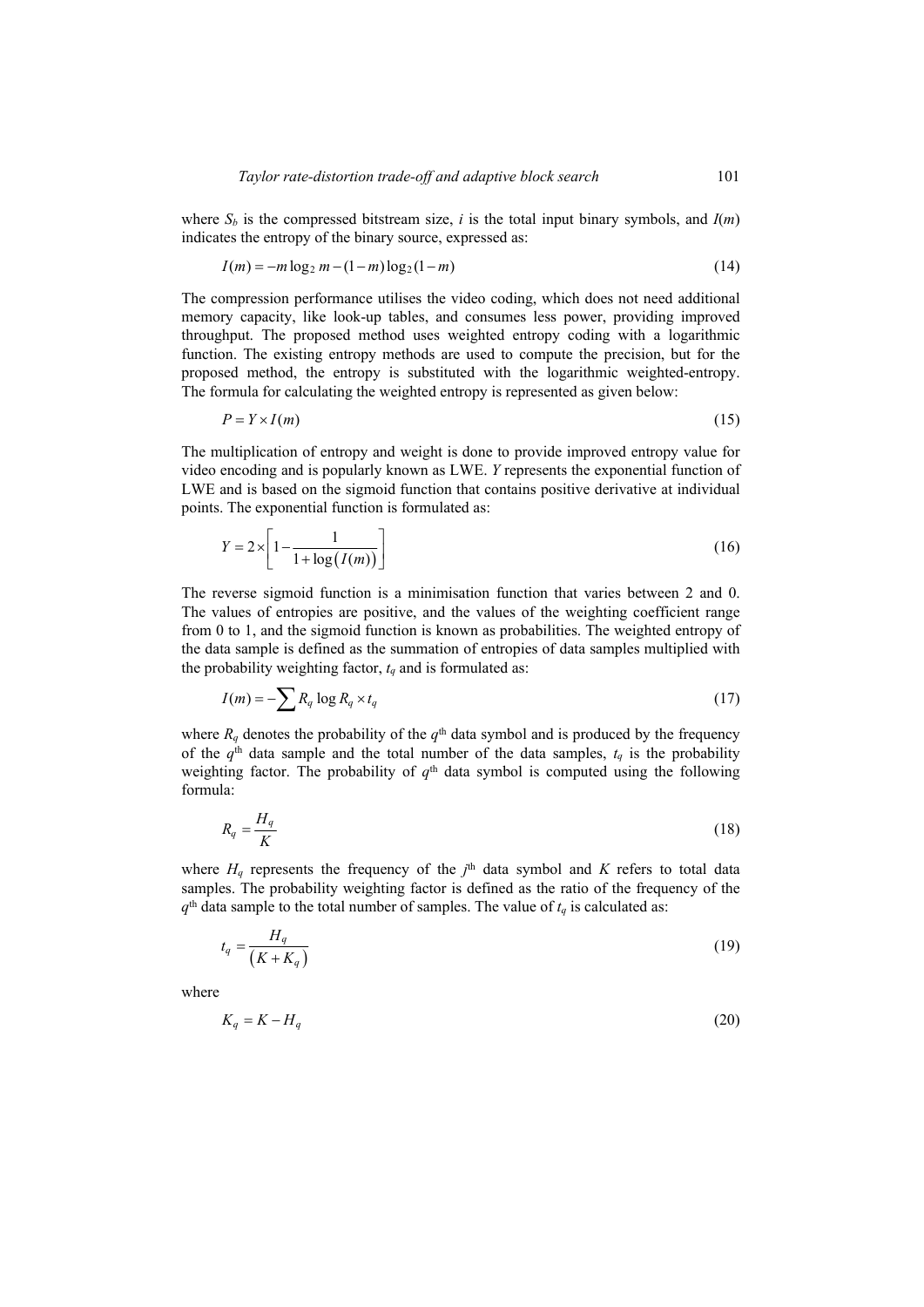The proposed method declares that the video quality is persistent after compressing the video. In addition, the HEVC facilitate effective compression for the videos that use logarithmic weight entropy coding and Taylor R-D trade-off.

## *3.2 Proposed adaptive block search using a tree-based hexagon search algorithm*

In block search, various shape-based search pattern methods play an important role. Among them, square shaped and diamond-shaped search patterns are mostly used in several fast algorithms. In this paper, we utilise the tree-based hexagon search algorithm for adaptive block search. The reasons for using the tree-based hexagon search algorithm are that it performs faster search than the square shaped and diamond-shaped search patterns. Also, it determines a MV with fewer search points. Figure 3 shows the HBTSA for motion estimation. The procedure for estimating the hexagonal search-point configuration is given as follows. The search process is initiated by the huge hexagonal pattern, which uses seven checking points. If the optimal checkpoint is determined at the centre, the shrunken hexagonal pattern is used with four checking points for the inner search. Then, the search process is continued about the point with minimum block distortion (MBD) with the same hexagonal pattern. When the large hexagonal pattern changes with the direction of decreasing distortion, the advanced non overlapped checking points are evaluated as candidates.





The steps applied to individual block in the current frame for estimating the motion are given as follows:

- 1 Initially, the largest hexagons having seven checking points are placed at the centre  $(0, 0)$ , in which the centre of the predefined search window is in the motion. If MDB point is at the centre of the hexagon, then move to step 3 else follow step 2.
- 2 The MDB point of the previous search is used to find the new hexagon. Then, three new points are checked, and again, the MDB point is identified. Again, if the MDB point is at the centre of the hexagon, then proceed to step 3 otherwise repeat.
- 3 The search pattern is switched from large size hexagon to small size hexagon, and then, the four points covered by the smallest hexagon are computed for evaluating the MDB point. The new MDB point is considered as the final solution of the MV.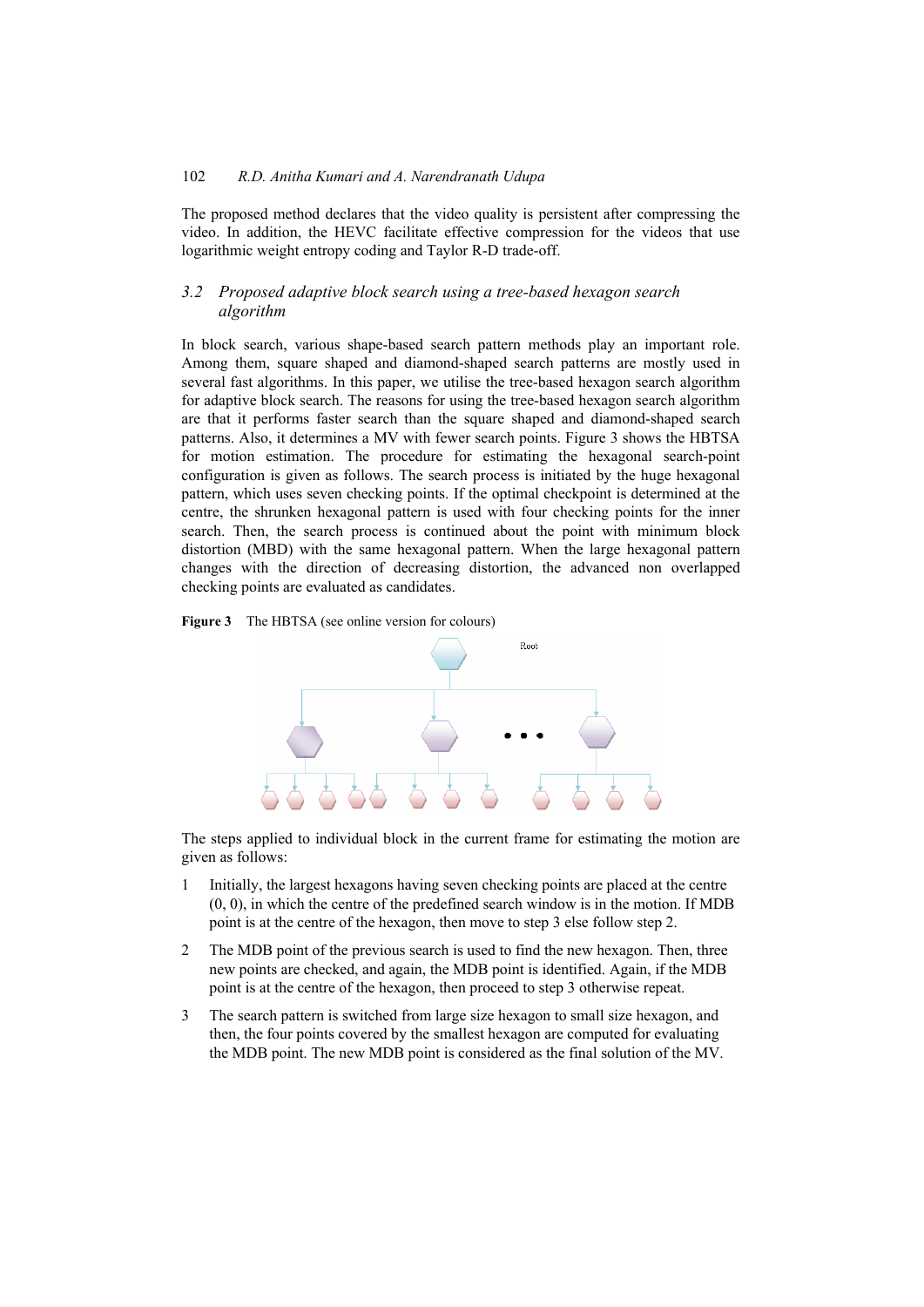### **4 Results and discussion**

The results generated using the proposed HBTSA are described in this section. The proposed HBTSA is analysed based on the performance using two measures, which include peak signal to noise ratio (PSNR) and structural similarity index (SSIM).

# *4.1 Experimental setup*

The simulation of the proposed HBTSA requires the MATLAB and the PC with certain system configurations. The entire simulation of the proposed HBTSA is done in a PC with the 4 GB RAM, Windows 10 OS, and the Intel I3 processor.

# *4.2 Datasets used*

The dataset selected for the experimentation is utilised from CIPR SIF sequences (Sudhakar and Letitia, 2016), which consists of multiple videos. This work uses four videos, such as football, coastguard, garden, and tennis. The number of frames occupied by football, coastguard, garden, and tennis is 125, 300, 115, and 112, respectively. The resolution is  $352 \times 240$  for football, garden, and tennis and it is  $352 \times 288$  for coastguard videos.

## *4.3 Comparative methods*

The performance of the proposed HBTSA, evaluated in terms of SSIM and PSNR parameters by varying bit rates, is compared with that of certain existing methods, namely adaptive order cross-square-hexagonal (AOCSH) search (Srinivas and Manjunathachari, 2018), adaptive shape assisted block search algorithm (ASABSA) (Sudhakar and Letitia, 2017), and HEVC (Sullivan et al., 2012).

## *4.4 Evaluation metrics*

The evaluation metrics taken into consideration for analysing the performance of the existing and the proposed methods are described in this section.

*PSNR:* the PSNR is the ratio of the maximum power of a signal to the power of noise.

$$
PSNR = 10\log_{10}\left(\frac{2^n - 1}{MSE}\right) \tag{21}
$$

where  $2^{n}-1$  is the dynamic of the signal. In the standard case,  $2^{n}-1=255$  is the maximum possible amplitude for an 8-bit image and *MSE* indicates the mean square error between the original frame and the recovered frame.

• *SSIM:* SSIM measures the similarity between two images or frames. Here, SSIM is defined as the structural similarity among the original image and the output image of the proposed method. It measures the similarity of three different elements – luminance (*l*), contrasts (*c*) and structure (*s*).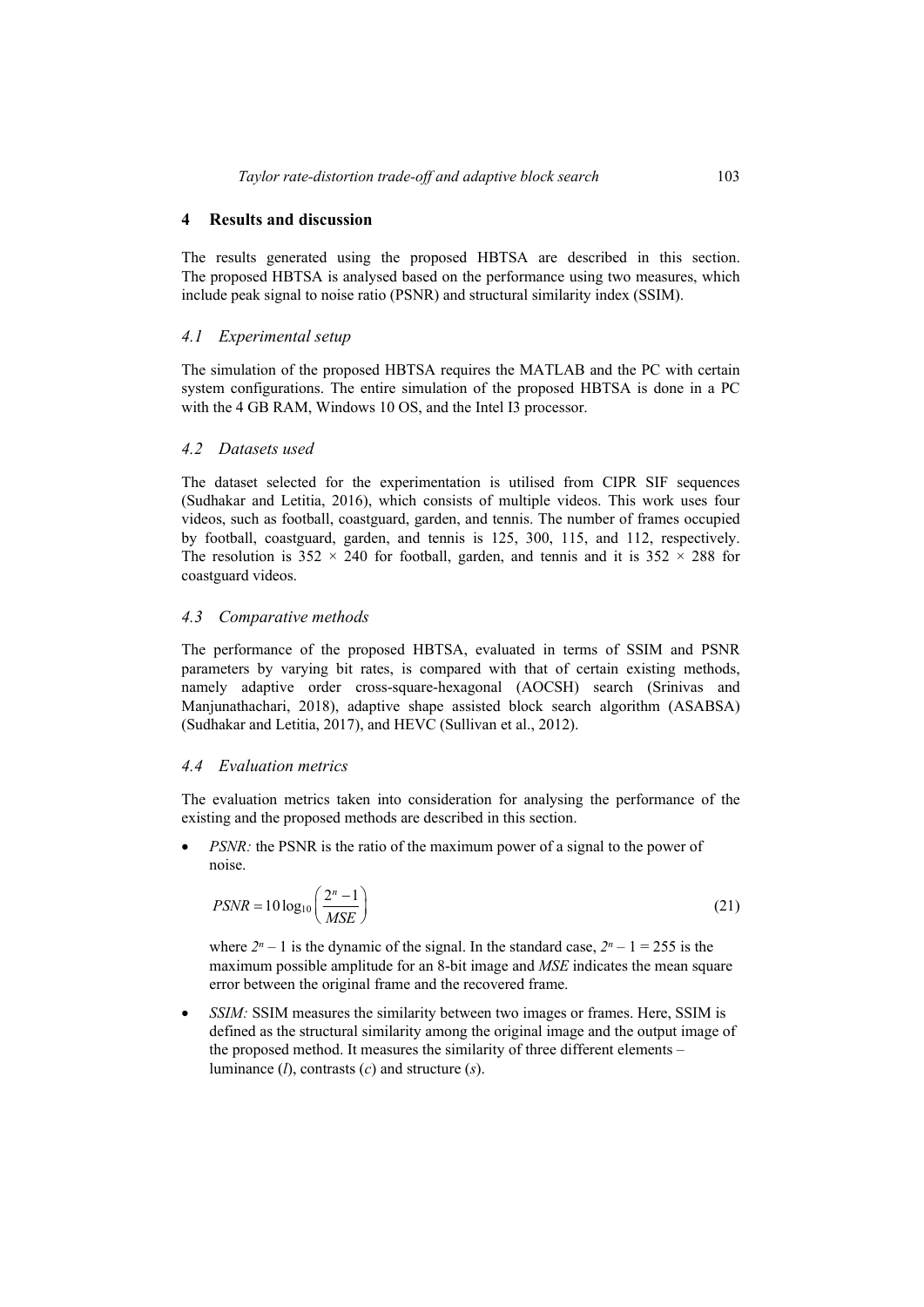$$
SSIM(a, b) = l(a, b) \times c(a, b) \times s(a, b)
$$
\n
$$
(22)
$$

where *a* is the original image and *b* is the output image of the proposed method.

#### *4.5 Comparative analysis*

This section elaborates the comparative analysis of the proposed HBTSA with the existing methods for different videos as discussed below.

#### *4.5.1 Based on PSNR*

The comparative analysis of AOCSH, ASABSA, HEVC, and proposed HBTSA in terms of PSNR using football, coastguard, garden, and tennis videos is depicted in Figure 4. The analysis in terms of football video using PSNR for AOCSH, ASABSA, HEVC, and proposed HBTSA with varying bitrates is shown in Figure  $4(a)$ . When the bit rate is 350 kbps, the corresponding PSNR values measured by AOCSH, ASABSA, HEVC, and proposed HBTSA are 14.348 dB, 35.634 dB, 40.720 dB, and 41.606 dB, respectively. Figure 4(b) presents the analysis based on PSNR parameter using coastguard video. When the bit rate is 5,000 kbps, the PSNR values computed by AOCSH, ASABSA, HEVC and proposed HBTSA are 13.396 dB, 16.041 dB, 16.512 dB, and 24.157 dB, respectively. The PSNR analysis of the comparative methods for garden videos is depicted in Figure  $4(c)$ . When the bit rate is 2,500 kbps, the PSNR values calculated by AOCSH, ASABSA, HEVC, and proposed HBTSA are 9.541 dB, 26.323 dB, 36.681 dB, and 40.248 dB, respectively. Figure 4(d) presents the analysis based on PSNR using tennis video. When the bit rate is 1,200 kbps, the corresponding values computed by AOCSH, ASABSA, HEVC, and proposed HBTSA are 15.776 dB, 29.148 dB, 37.237 dB, and 39.841 dB. From the above analysis, it is evaluated that the proposed HBTSA achieves better PSNR values as compared to existing methods using football, coastguard, garden, and tennis videos.

#### *4.5.2 Based on SSIM*

The comparative analysis of AOCSH, ASABSA, HEVC with the proposed HBTSA in terms of SSIM using football, coastguard, garden, and tennis videos is depicted in Figure 5. The analysis in terms of football video using SSIM attained using the competing methods by varying the bitrates is shown in Figure 5(a). When the bit rate is 5,000 kbps, the corresponding SSIM values measured by AOCSH, ASABSA, HEVC, and proposed HBTSA are 0.412, 0.820, 0.919, and 0.959, respectively. Figure 4(b) presents the analysis based on the SSIM parameter using the coastguard video. When the bit rate is 2,500 kbps, the SSIM values computed by AOCSH, ASABSA, HEVC, and proposed HBTSA are 0.551, 0.863, 0.926, and 0.958, respectively. The analysis in terms of SSIM for garden videos is depicted in Figure 4(c). When the bit rate is 1,200 kbps, the PSNR values of AOCSH, ASABSA, HEVC, and proposed HBTSA are 0.432, 0.894, 0.951, and 0.975, respectively. Figure 4(d) presents an analysis based on SSIM using tennis videos. When the bit rate is 700 kbps, the corresponding values computed by the existing techniques, such as AOCSH, ASABSA, and HEVC are 0.596, 0.921, and 0.967, while that of the proposed HBTSA is 0.983. From the above analysis, it is evaluated that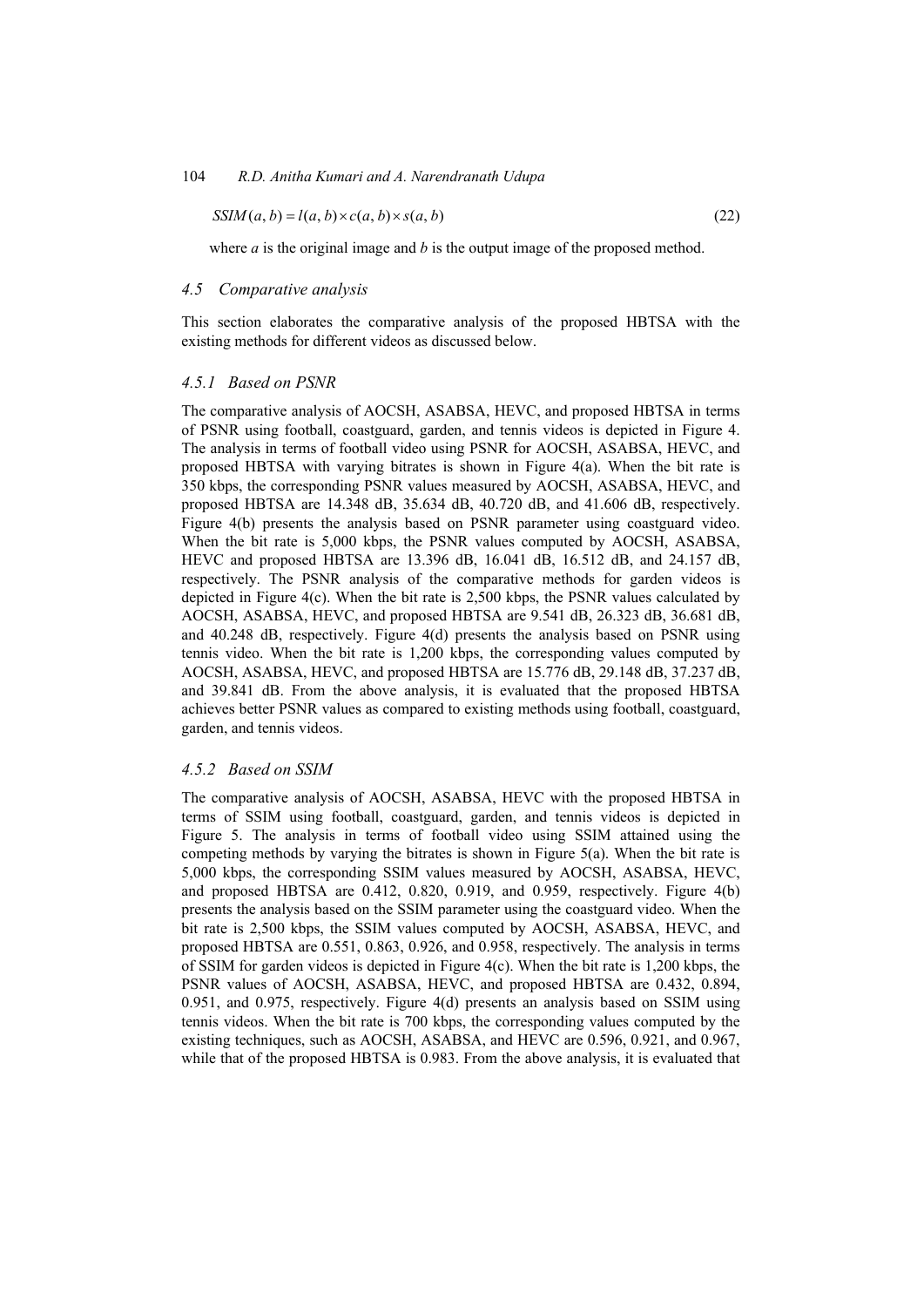the proposed HBTSA achieves better SSIM values as compared to existing methods using football, coastguard, garden, and tennis videos.

**Figure 4** Analysis in terms of PSNR for, (a) football (b) coastguard (c) garden (d) tennis videos (see online version for colours)



#### *4.6 Comparative discussion*

This section elaborates the comparative discussion of the proposed HBTSA with the existing methods based on their maximum performance attained using football, coast guard, garden, and, tennis, as depicted in Table 1. The PSNR values computed by the proposed HBTSA using football, coast guard, garden, and, tennis are 41.606 dB, 37.040 dB, 42.717 dB, and 41.434 dB, respectively, whereas the SSIM values calculated by the proposed HBTSA method using football, coast guard, garden, and, tennis are 0.991, 0.982, 0.991, and 0.991, respectively. From the above analysis, it is clear that the proposed method shows the highest PSNR and SSIM values. Moreover, the proposed HBTSA is efficient in calculating the PSNR and SSIM values amongst all existing, AOCSH, ASABSA, and HEVC.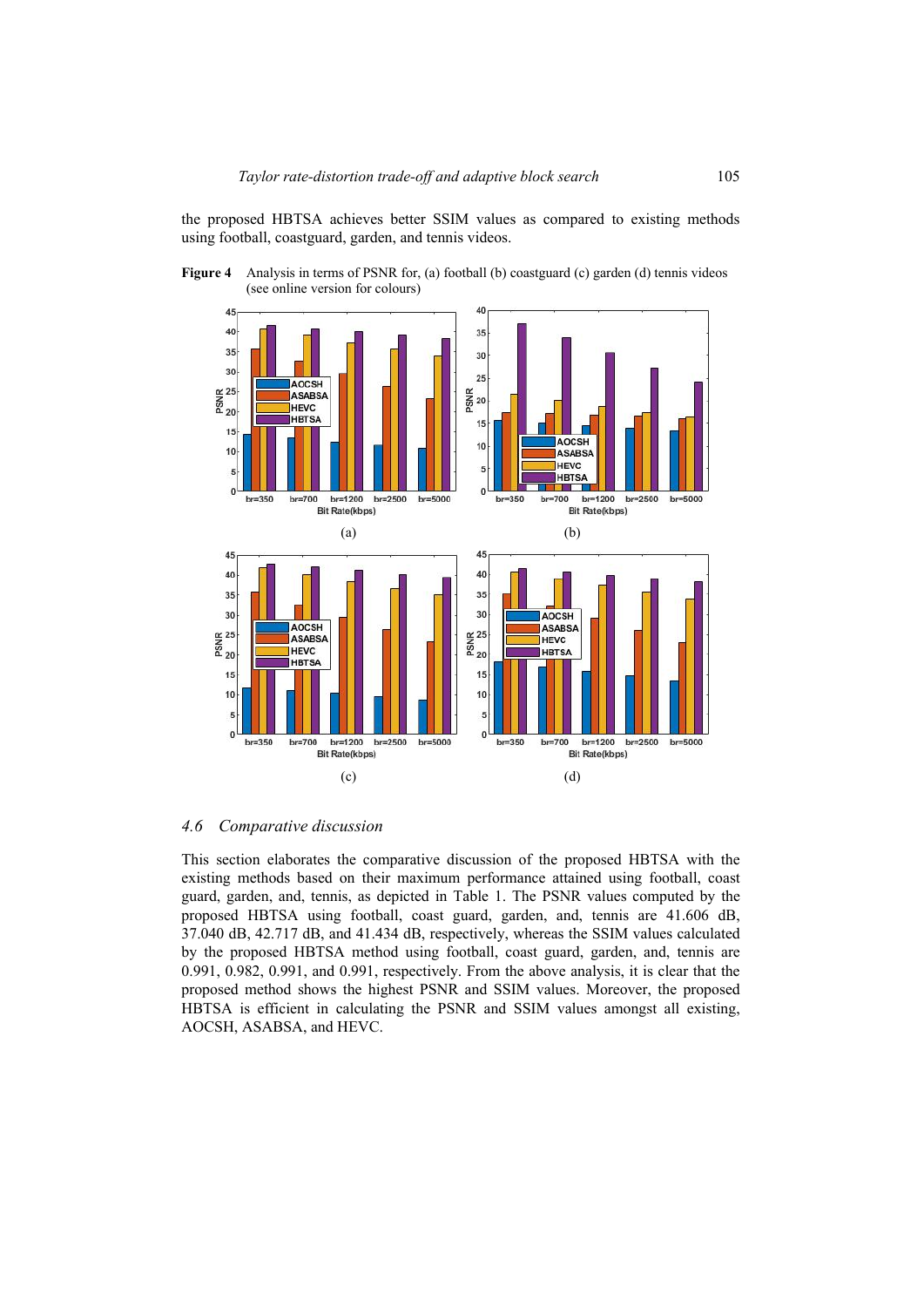



**Table 1** Comparative discussion

| Methods              | Parameters  | <i>AOCSH</i> | <i>ASABSA</i> | <b>HEVC</b> | Proposed<br><b>HBTSA</b> |
|----------------------|-------------|--------------|---------------|-------------|--------------------------|
| Football<br>videos   | <b>PSNR</b> | 14.348       | 35.634        | 40.720      | 41.606                   |
|                      | <b>SSIM</b> | 0.457        | 0.945         | 0.983       | 0.991                    |
| Coastguard<br>videos | <b>PSNR</b> | 15.684       | 17.418        | 21.541      | 37.040                   |
|                      | <b>SSIM</b> | 0.595        | 0.958         | 0.974       | 0.982                    |
| Garden<br>videos     | <b>PSNR</b> | 11.801       | 35.614        | 41.789      | 42.717                   |
|                      | <b>SSIM</b> | 0.455        | 0.958         | 0.983       | 0.991                    |
| Tennis<br>videos     | <b>PSNR</b> | 18.085       | 35.285        | 40.546      | 41.434                   |
|                      | <b>SSIM</b> | 0.611        | 0.953         | 0.983       | 0.991                    |

## **5 Conclusions**

This work proposes a video compression methodology using LWE coding and adaptive block search-based R-D trade-off. Here, an advanced R-D trade-off, named Taylor R-D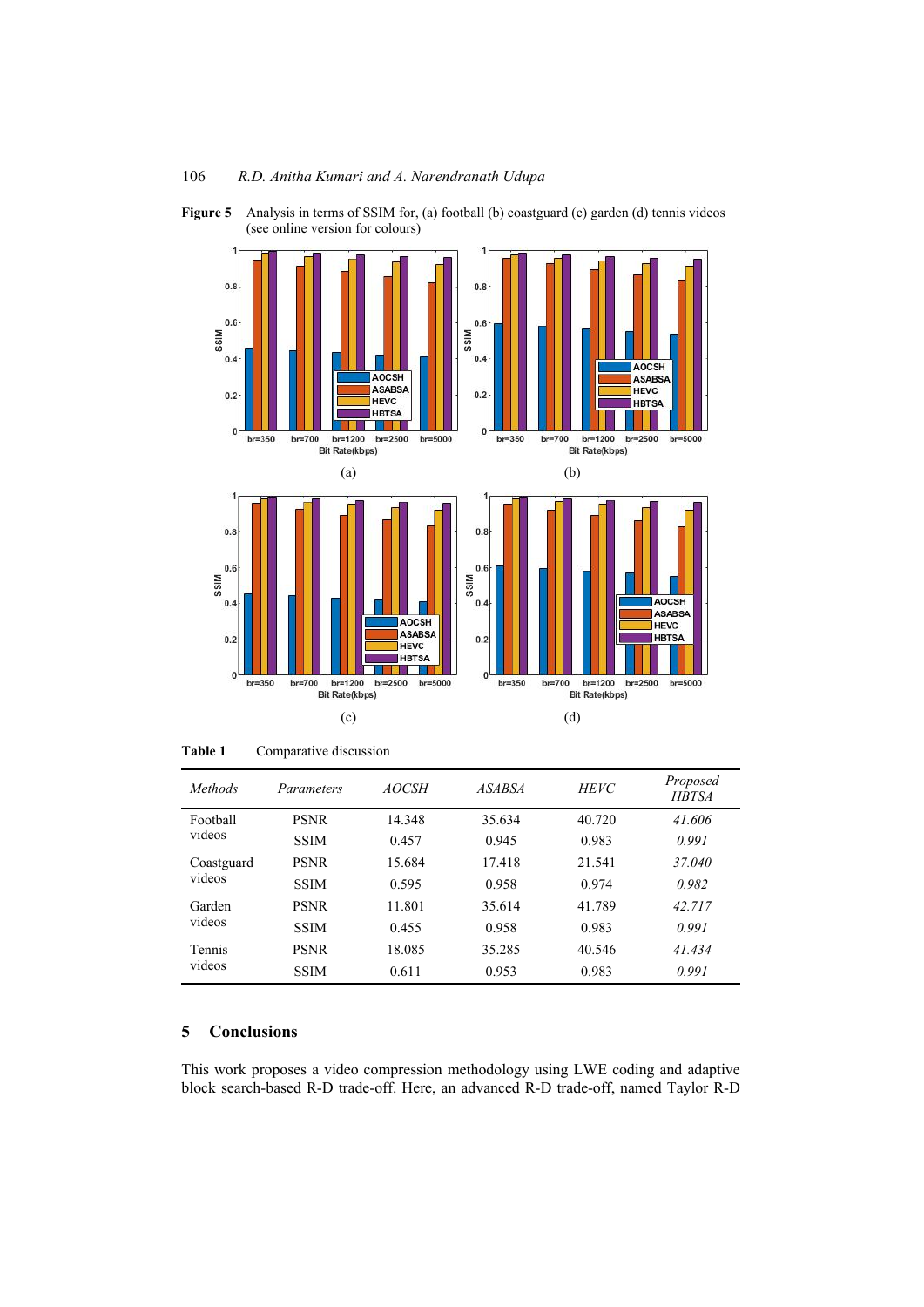trade-off, is designed using Taylor series. A hybrid algorithm is designed for initiating the block searching process of motion estimation in video coding. In this, an adaptive block searching algorithm, HBTSA, is used to optimally select the block. Initially, the input video is processed, and the video frames are extracted. Then, the video frames are split into macroblocks, which are used to do the adaptive block search. The proposed adaptive block search integrates the tree-based hexagon with Taylor R-D trade-off for selecting the suitable blocks and gives to an encoding process by weighted CABAC, using weight constant in the entropy function. The experimentation employs four videos that are evaluated individually using PSNR and SSIM parameters. The results evaluate that the proposed HBTSA method shows improved PSNR and SSIM with the values as 42.717 dB, and 0.991, respectively.

#### **References**

- Alamelu Mangai, S., Ravi Sankar, B. and Alagarsamy, K. (2014) 'Taylor series prediction of time series data with error propagated by artificial neural network', *International Journal of Computer Applications*, March, Vol. 89, No. 1, pp.41–47.
- Asif, M., Ahmad, M.B., Taj, I.A. and Tahir, M. (2018) 'A generalized multi-layer framework for video coding to select prediction parameters', *IEEE Access*, March, Vol. 6, pp.25277–25291.
- Chen, M-J., Wu, Y-D., Yeh, C-H., Lin, K-M. and Lin, S.D. (2018) 'Efficient CU and PU decision based on motion information for inter-prediction of HEVC', *IEEE Transactions on Industrial Informatics (Early Access)*, February, Vol. 14, No. 11, pp.4735–4745.
- Fu, B., Mohan, A. and Li, Y. (2017) 'Parallel video processing using embedded computers', *IEEE Global Conference on Signal and Information Processing (GlobalSIP)*, November.
- Hanhart, P., Rerabek, M., De Simone, F. and Ebrahimi, T. (2012) 'Subjective quality evaluation of the upcoming HEVC video compression standard', in *Applications of Digital Image Processing, International Society for Optics and Photonics*, October, Vol. 8499.
- He, G., Zhou, D., Fei, W., Chen, Z., Zhou, J. and Goto, S. (2014) 'High-performance H.264/AVC intra-prediction architecture for ultra high definition video applications', *IEEE Transactions on Very Large Scale Integration (VLSI) Systems*, January, Vol. 22, No. 1, pp.76–89.
- Heindel, A., Wige, E. and Kaup, A. (2017) 'Low-complexity enhancement layer compression for scalable lossless video coding based on HEVC', *IEEE Transactions on Circuits and Systems for Video Technology*, August, Vol. 27, No. 8, pp.1749–1760.
- Jiang, M., Li, S., Ling, N., Zheng, J. and Zhang, P. (2018a) 'On derivation of most probable modes for intra prediction in video coding', in *Proceeding of IEEE International Symposium on Circuits and Systems (ISCAS)*.
- Jiang, X., He, P., Sun, T., Xie, F. and Wang, S. (2018b) 'Detection of double compression with the same coding parameters based on quality degradation mechanism analysis', *IEEE Transactions on Information Forensics and Security*, January, Vol. 13, No. 1, pp.170–185.
- Li, F., Jiao, D., Shi, G., Niu, Y., Fan, C. and Xie, X. (2017) 'An AR based fast mode decision for H.265/HEVC intra coding', *Multimedia Tools and Applications*, June, Vol.76, No. 11, pp.13107–13125.
- Li, H., Li, B. and Xu, J. (2012) 'Rate-distortion optimized reference picture management for highefficiency video coding', *IEEE Transactions on Circuits and Systems for Video Technology*, December, Vol. 22, No. 12, pp.1844–1857.
- Li, L., Song, Y., Ikenaga, T. and Goto, S. (2006) 'A CABAC encoding core with dynamic pipeline for H. 264/AVC main profile', in *Proceedings of IEEE Asia Pacific Conference on Circuits and Systems*, October, pp.760–763.